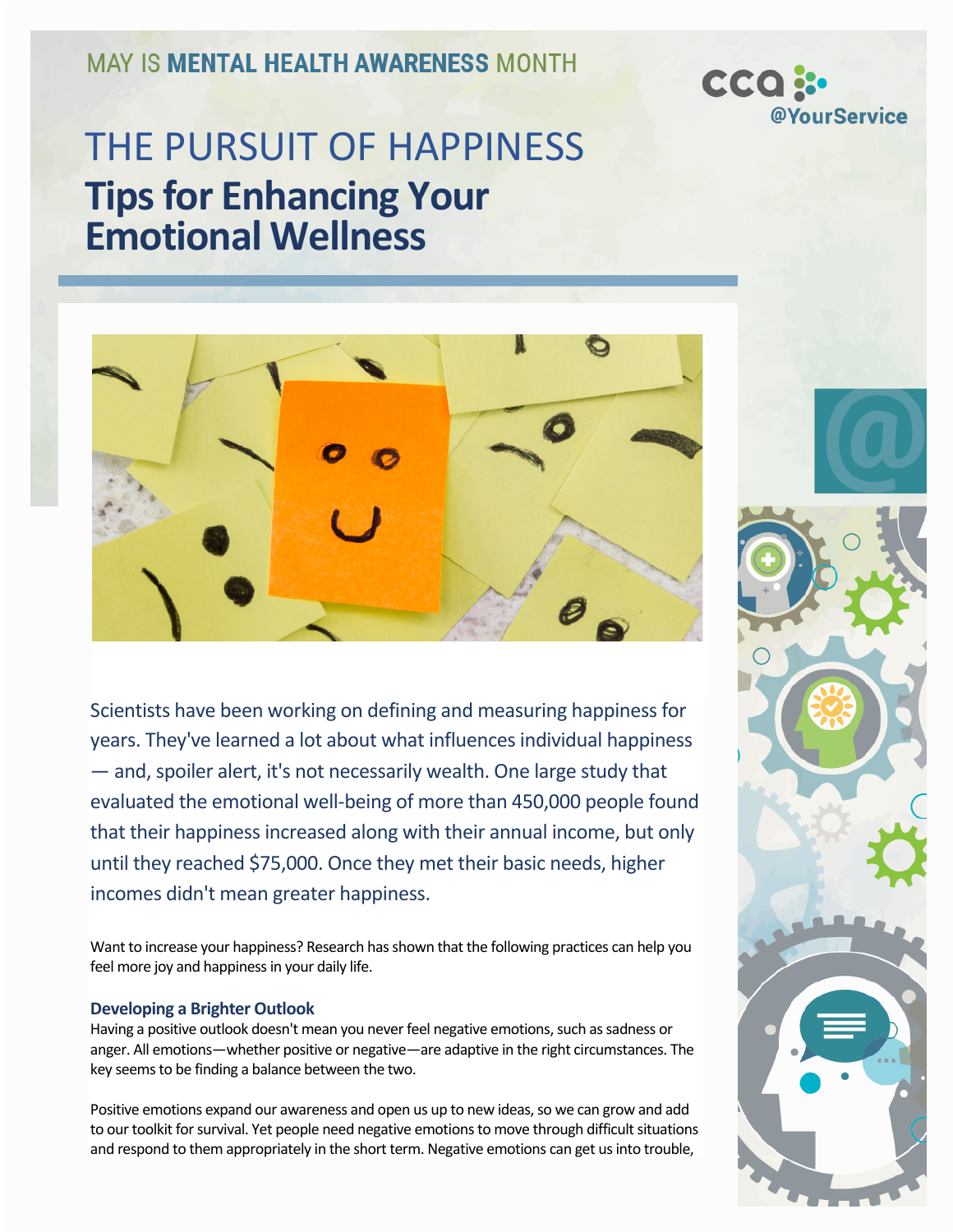## **MAY IS MENTAL HEALTH AWARENESS MONTH**



though, if they're based on too much rumination about the past or excessive worry about the future, and they're not really related to what's happening in the here and now.

People who are emotionally well, experts say, have fewer negative emotions and are able to hold on to positive emotions longer. Developing a sense of meaning and purpose in life—and focusing on what's important to you—also contributes to emotional wellness.

#### **Practicing Mindful Meditation**

Among those who appear more resilient and better able to hold on to positive emotions are people who've practiced various forms of meditation. One study found changes in rewardrelated brain circuits after people had two weeks of training in a simple form of meditation that focuses on compassion and kindness. These changes, in turn, were linked to an increase in positive social behaviors, such as increased generosity. Another study found that after six weeks of training in compassion and kindness meditation, people reported increased positive emotions and social connectedness compared to an untrained group. The meditation group also had improved functioning in a nerve that helps to control heart rate. The results suggest that taking time to learn the skills to self-generate positive emotions can help us become healthier, more social, more resilient versions of ourselves.

#### **Utilizing Self-Affirmation**

Researchers in the field of neuroscience have explored how self-affirmation—thinking about what's most important to you—can affect your brain and lead to positive, healthful behaviors. When people are asked to think about things that they find meaningful, a brain region that recognizes personally relevant information becomes activated. This activity can change how people respond to health advice.

For example, if you tell people that they sit too much and they need to change their behavior, they can become defensive. They'll come up with reasons why the message doesn't apply to them. However, if before receiving the health message, people reflect on the value they would personally derive from a behavior change, the brain's reward pathways are activated and open.

Being open to positive change is a key to emotional wellness. Sometimes people think that emotions just happen, kind of like the weather. But research suggests that we can have some control over which emotions we experience. As mounting research suggests, having an open, positive mindset might help to improve your physical health as well.

#### **Practicing Loving Kindness, Gratitude and Forgiveness**

Being kind to the people you interact with in the course of your day goes a long way. Help someone with a heavy load. Run an errand for your sick neighbor. Give a co-worker a boost with a thoughtful compliment. Research shows that when you demonstrate sincere kindness toward others, it activates a portion of your brain that helps you feel pleasure.